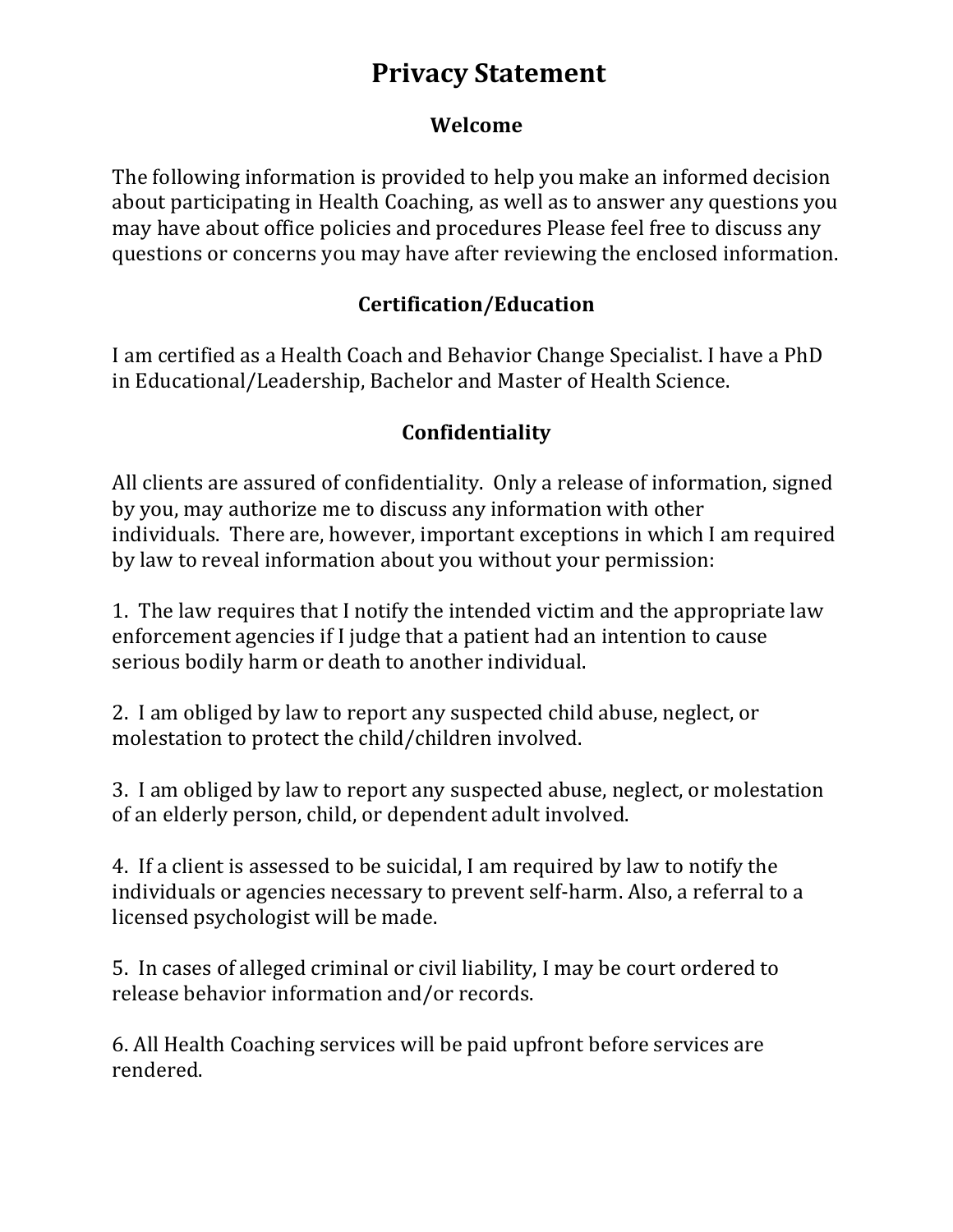## **Privacy Statement**

7. I may release your name for collections processing. However, not session related information will accompany the disclosure.

#### **Client's Rights**

1. You have the right to decide to end our Health Coaching work at any time. If you would like, I will provide you with the names of other qualified Health Coaches, fees will not be reimbursed to the client.

2. You have the right to refuse the use of any behavior techniques. I will inform you of all procedures we work on together and that are performed.

4. You have the right to ask any questions about the procedures used in Health Coaching.

#### **Coverage**

You may leave the allotted number of emails, voice, or text messages contained in your Health Coaching package purchased at (805) 550-6315. This information will be contained in my telephone, text, and email messages.

### **Health Coaching Relationship**

Coaching with a Health Coach has the purpose-of supporting you in achieving optimal health and wellness through lifestyle and behavior changes. Because patients often disclose to their Health Coach many deeply felt personal thoughts and experiences, the relationship can become close and important. Sometimes, clients come to want the relationship to become more than a coaching relationship. It is necessary for clients to recognize that I cannot at any time, during or after your course of coaching sessions, be anything but your Health Coach. While talking about thoughts or feelings may be a part of coaching for many people, actual intimate relations between clients and their Health Coach is not permitted. These boundaries are important for effective, coaching.

### **Health Coaching**